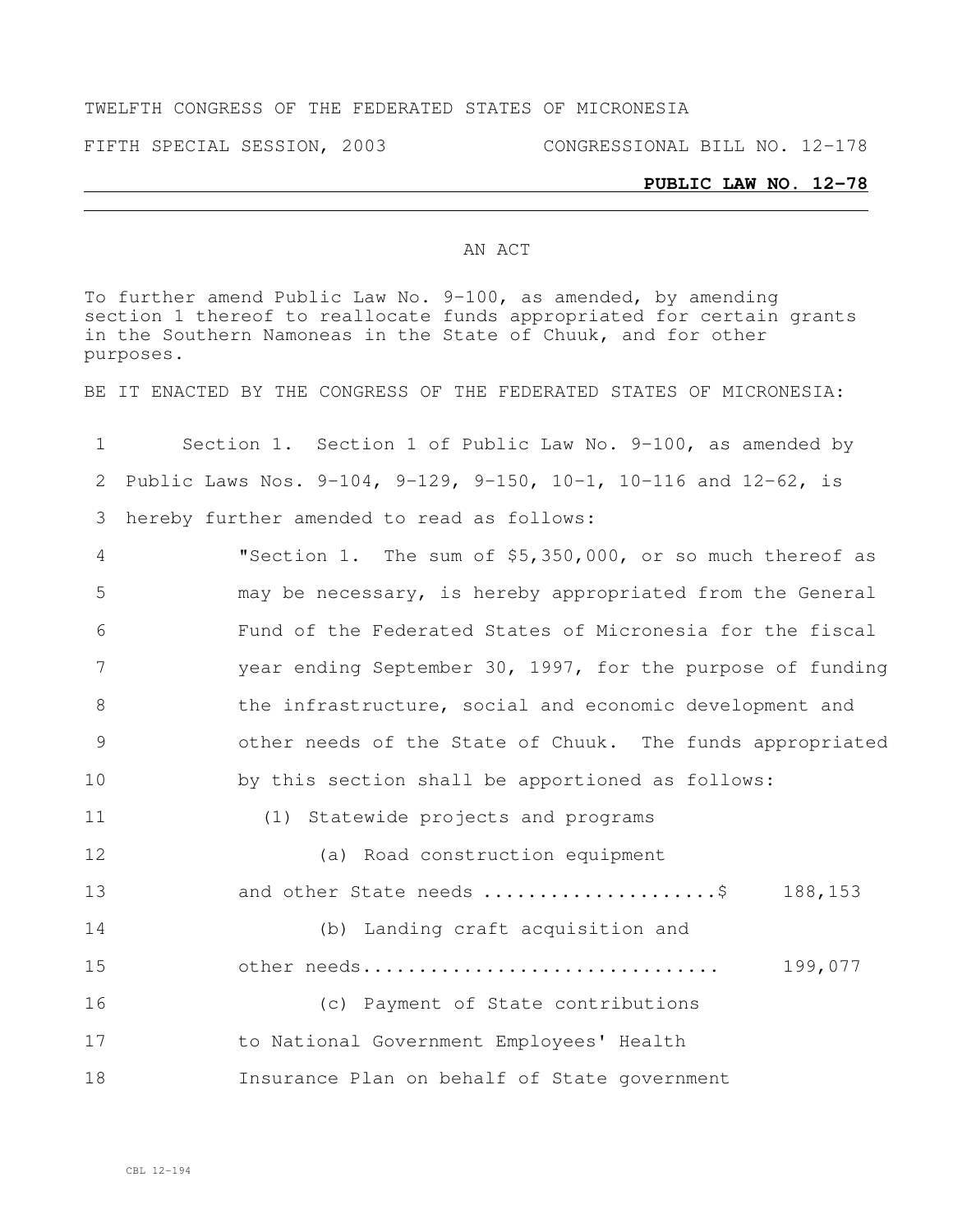| 1  |                                             | 87,000  |
|----|---------------------------------------------|---------|
| 2  | (d) Other statewide projects\$ 9,552        |         |
| 3  | (e) Chuuk State High Schools - food         |         |
| 4  | for students                                | 13,218  |
| 5  | (2) Faichuk                                 |         |
| 6  | (a) Road construction, equipment, needs,    |         |
| 7  | personnel, lease and other related expenses | 150,000 |
| 8  | (b) Social and economic grants              | 170,000 |
| 9  | (c) Authorities                             | 50,000  |
| 10 | $(d)$ Travel                                | 50,000  |
| 11 | (e) Municipal grants assistance             |         |
| 12 |                                             | 50,000  |
| 13 | $(i)$ Udot                                  | 75,000  |
| 14 | $(iii)$ Patta                               | 75,000  |
| 15 | (iv) Fanapanges Municipality                | 25,000  |
| 16 | (f) Municipal grants assistance             |         |
| 17 |                                             | 25,000  |
| 18 | $(i)$ Romalum                               | 25,000  |
| 19 | (iii) Wonei                                 | 25,000  |
| 20 | (iv) Tolensom Municipality                  | 25,000  |
| 21 | Balance due on vehicles<br>(q)              | 100,000 |
| 22 | Other grants relating to education,<br>(h)  |         |
| 23 | social and economic projects                | 120,000 |
| 24 | (i) Municipal events and sports             | 50,000  |
| 25 | Southern Namoneas<br>(3)                    |         |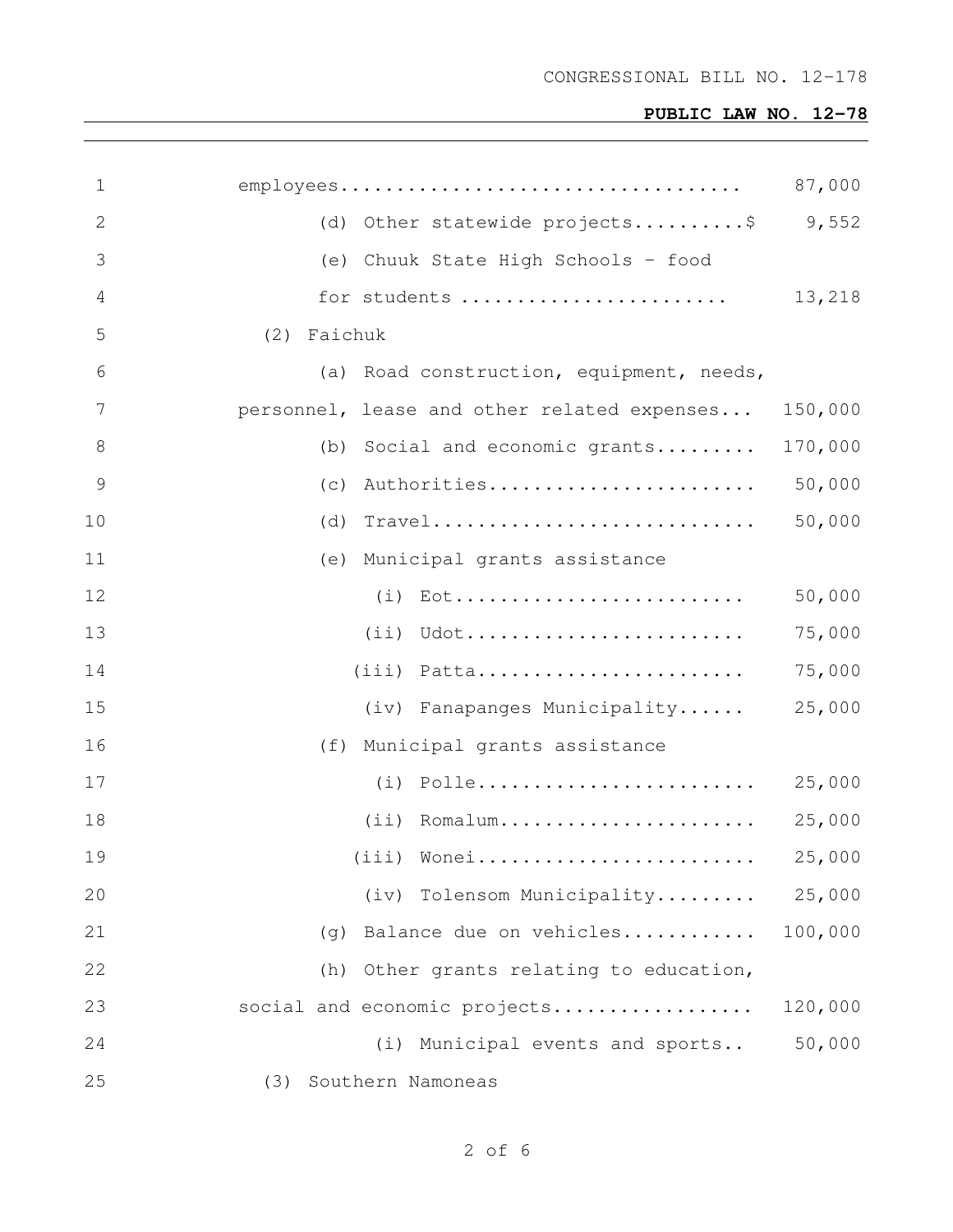| 1  | (a) Recreational facilities and other   |         |
|----|-----------------------------------------|---------|
| 2  | youth needs grant\$                     | 150,000 |
| 3  | (b) Farming project grants              | 160,000 |
| 4  | (c) Tourist sites improvement grants    | 50,000  |
| 5  | (d) Infrastructure, social and economic |         |
| 6  | development grants                      | 750,000 |
| 7  | (4) Northern Namoneas                   |         |
| 8  | (a) Road construction, including        |         |
| 9  | personnel costs, and related parts,     |         |
| 10 | equipment maintenance and supply        | 500,000 |
| 11 | (b) Crop and tree damage and other      |         |
| 12 |                                         | 50,000  |
| 13 | (c) Social and economic assistance      |         |
| 14 |                                         | 130,000 |
| 15 | (d) Weno Housing authority and other    |         |
| 16 | public projects                         | 170,000 |
| 17 | (5) Mortlocks                           |         |
| 18 | (a) Infrastructure development needs    |         |
| 19 | (i) Lekinioch fishing boat              |         |
| 20 |                                         | 50,000  |
| 21 | (ii) Kuttu fishing boat purchase.       |         |
| 22 | 25,000                                  |         |
| 23 | (iii) Oneop development needs           |         |
| 24 | 25,000                                  |         |
| 25 | (iv) Moch municipal vehicles            | 25,000  |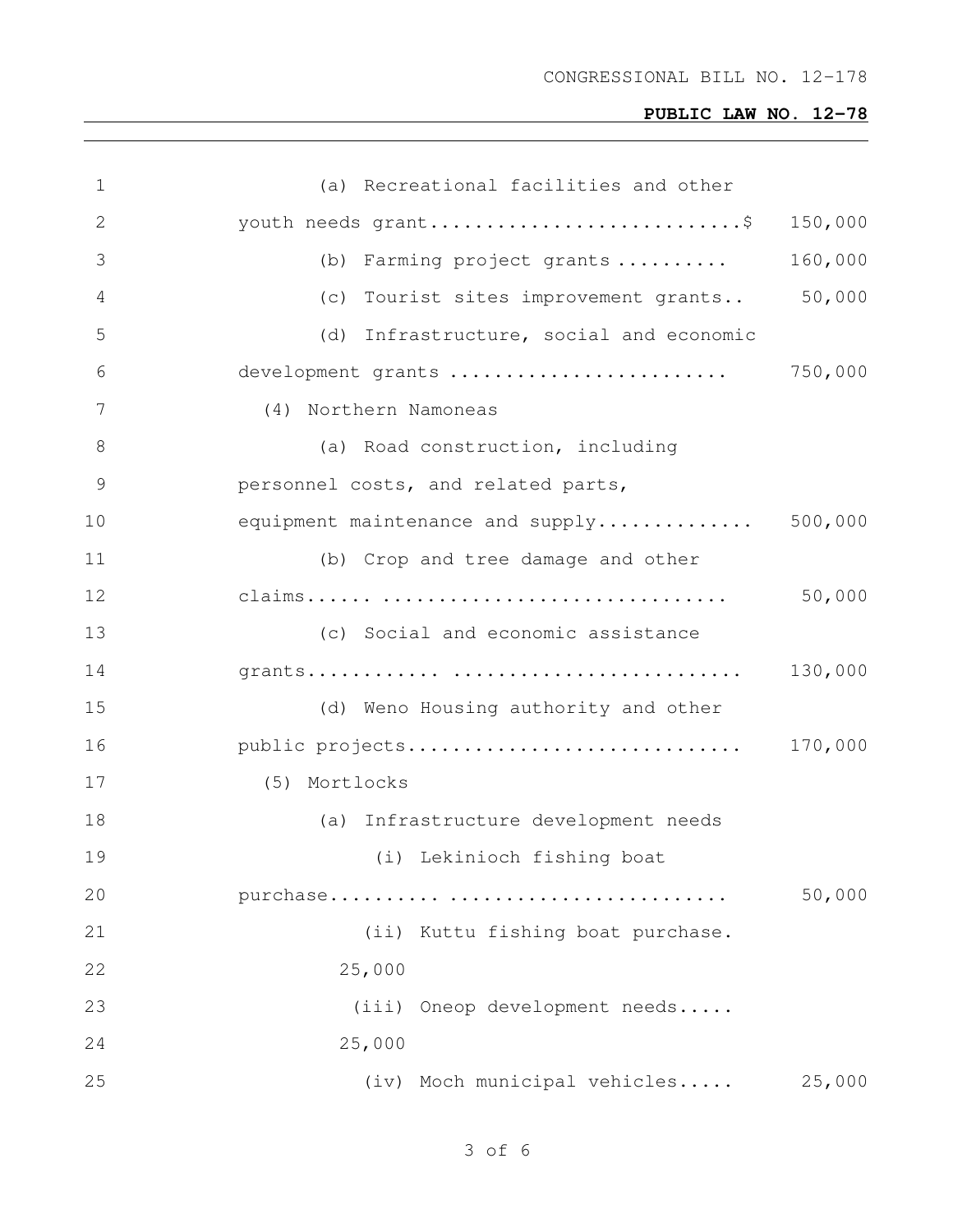CONGRESSIONAL BILL NO. 12-178

| $\mathbf 1$    | (v) Satowan power generation                                                                            |        |
|----------------|---------------------------------------------------------------------------------------------------------|--------|
| $\mathbf{2}$   | purchase supplement                                                                                     |        |
| 3              | 50,000                                                                                                  |        |
| $\overline{4}$ | (b) Region-wide economic and social                                                                     |        |
| 5              | project grant assistance                                                                                |        |
| 6              | (i) Water wells and communication                                                                       |        |
| 7              |                                                                                                         | 54,000 |
| $8\,$          | (ii) Community halls                                                                                    | 50,000 |
| $\overline{9}$ | (iii) Piggery and poultry                                                                               | 40,000 |
| 10             | (iv) Small-scale fisheries                                                                              |        |
| 11             | $\texttt{programs} \dots \dots \dots \dots \dots \dots \dots \dots \dots \dots \dots \dots \dots \dots$ | 95,000 |
| 12             | (v) Municipal official travels                                                                          | 30,000 |
| 13             | (vi) Reimbursement to CFSM                                                                              |        |
| 14             | delegation fund, Mortlocks share                                                                        | 34,000 |
| 15             | (vii) Satowan Liberation day                                                                            |        |
| 16             |                                                                                                         | 10,000 |
| 17             | (viii) Sewing                                                                                           | 45,500 |
| 18             | $(ix)$ MEYA                                                                                             | 5,000  |
| 19             | (x) Power generators purchase                                                                           | 3,500  |
| 20             | (xi) Other social/economic grants. 138,000                                                              |        |
| 21             | Municipal grants assistance<br>(c)                                                                      |        |
| 22             | (i)<br>Oneop                                                                                            |        |
| 23             | Travel<br>a)                                                                                            |        |
| 24             | 10,000                                                                                                  |        |
| 25             | Operations<br>b)                                                                                        |        |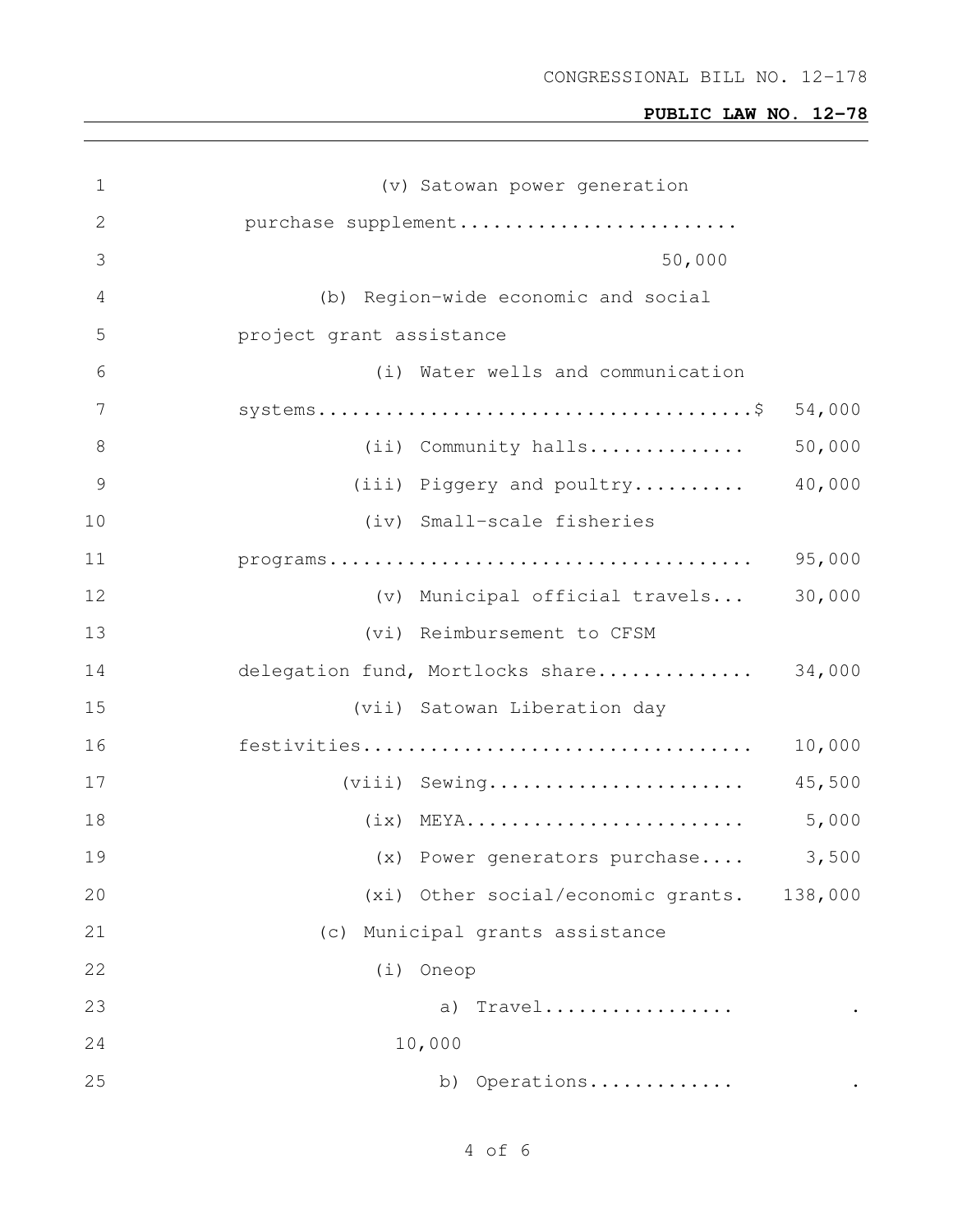| 1             | 15,000                         |        |
|---------------|--------------------------------|--------|
| 2             | c) Economic and social         |        |
| 3             |                                | 10,000 |
| 4             | $(i)$ Ta                       |        |
| 5             | a) Constitution day            |        |
| 6             | celebration                    | 2,000  |
| 7             | Kuttu projects \$<br>b)        | 5,000  |
| 8             | Lukelap projects<br>$\circ$ )  | 5,000  |
| $\mathcal{G}$ | d) Ponon projects              | 5,000  |
| 10            | (iii) Namoluk                  |        |
| 11            | a) Namoluk constitution day    |        |
| 12            | celebration                    | 3,000  |
| 13            | Road improvement<br>b)         | 2,000  |
| 14            | Channel widening<br>$\circ$ )  | 5,000  |
| 15            | d) Fish traps renovation       | 5,000  |
| 16            | (iv) Ettal, renovations of     |        |
| 17            | traditional fish traps         | 15,000 |
| 18            | $(v)$ Moch                     | 40,000 |
| 19            | (vi) Kuttu                     |        |
| 20            | Fanikul<br>a)                  | 4,000  |
| 21            | Lemwar<br>b)                   | 4,000  |
| 22            | Leputa renovation<br>$\circ$ ) | 1,000  |
| 23            | Kuttu other public<br>d)       |        |
| 24            |                                | 20,000 |
| 25            | Satowan<br>(vii)               | 34,000 |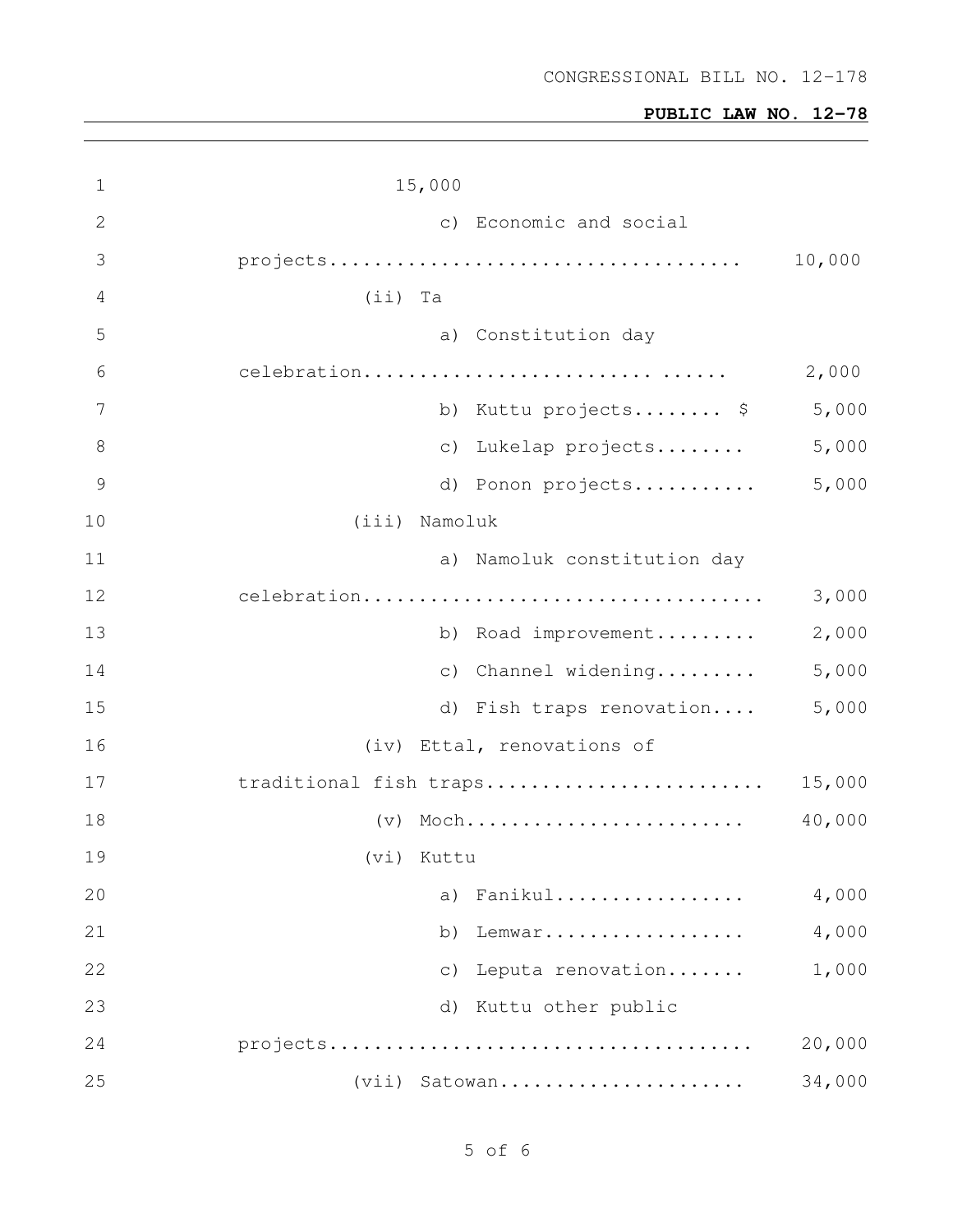| $\mathbf 1$     | (viii) Lekinioch                                            |        |
|-----------------|-------------------------------------------------------------|--------|
| $\mathbf{2}$    | a) Lekinioch community                                      |        |
| 3               | center on Weno                                              | 5,000  |
| 4               | b) Other economic and social                                |        |
| 5               |                                                             | 40,000 |
| 6               | $(ix)$ Losap                                                | 25,000 |
| $7\phantom{.0}$ | $(x)$ Piisemwar\$                                           | 20,000 |
| $\,8\,$         | (xi)<br>Nema                                                |        |
| 9               | a) Travel                                                   | 17,500 |
| 10              | Operations<br>b)                                            | 15,000 |
| 11              | $\circ$ )<br>Classroom                                      |        |
| 12              | improvements/renovation                                     | 12,500 |
| 13              | (6) Northwest Islands                                       |        |
| 14              | (a) Completed projects and programs 467,107                 |        |
| 15              | (b) PJ High School grants                                   | 5,893  |
| 16              | (7) Congress delegation operations                          | 55,000 |
| 17              | Asphalt patch plant 350,000"<br>(8)                         |        |
| 18              | Section 2. This act shall become law upon approval by the   |        |
| 19              | President of the Federated States of Micronesia or upon its |        |
| 20              | becoming law without such approval.                         |        |
| 21              |                                                             |        |
| 22              |                                                             |        |
| 23              |                                                             |        |
| 24              | April 7th                                                   | 2003   |
| 25              |                                                             |        |